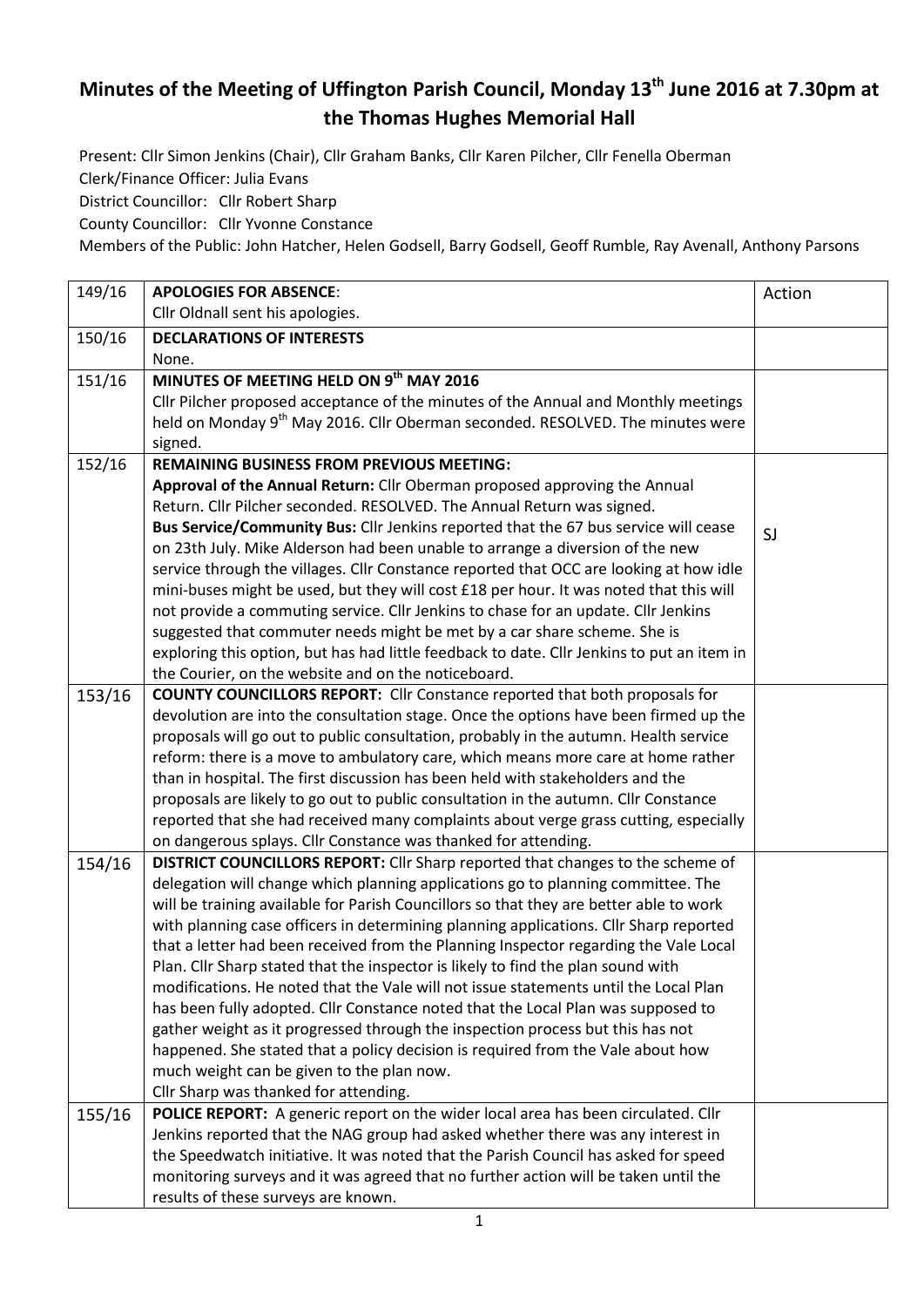| 156/16 | <b>OPEN FORUM:</b>                                                                               |           |
|--------|--------------------------------------------------------------------------------------------------|-----------|
|        | Mr Rumble suggested attempting to co-ordinate volunteer helpers in the village to                |           |
|        | maintain areas within the village that will not be dealt with by the contractor. It was          | SJ        |
|        | noted that it will need to be carefully specified and it was suggested that an                   |           |
|        | agreement for the group should be developed. Cllr Jenkins agreed to take the matter              |           |
|        | forward. Mr Godsell was thanked for helping to keep the village tidy.                            |           |
|        | Mr Rumble noted that a group of 5 councils has recently taken up the speedwatch                  |           |
|        | initiative and it seems to be going well. Cllr Constance noted that those villages that          |           |
|        | have through traffic have found it most useful. She also noted that she hopes to co-             |           |
|        | ordinate an initiative with all the villages along the B4507 to attempt to get the speed         |           |
|        | limit on that road reduced.                                                                      |           |
|        | <b>ONGOING PROJECTS</b>                                                                          |           |
| 157/16 | Parish Council assets and Land Registry: Cllr Jenkins reported that he has found the             | SJ        |
|        | original conveyance and deed of release for the museum and also the conveyance for               |           |
|        | the burial ground. This will enable the registration of titles to proceed. The                   |           |
|        | documents are with Crowdie and Rose for review and Cllr Jenkins asked for approval               |           |
|        | for the expenditure of £500 plus expenses for the work to be completed. Cllr                     |           |
|        | Oberman proposed approving the expenditure. Cllr Banks seconded. RESOLVED. Cllr                  |           |
|        | Banks and Cllr Pilcher agreed to sign Statutory Declarations when appropriate.                   |           |
|        | Cllr Jenkins reported that the asset register was now at draft 5. He asked for a                 |           |
|        | councillor to review the register with him. Cllr Jenkins noted that a quote for                  |           |
|        | rebuilding the museum has been requested from NFU.                                               |           |
| 158/16 | Station Road development: It was noted that eight properties had been completed                  |           |
|        | and seven had been reserved. It is anticpated that development will be completed by              |           |
|        | the end of the year.                                                                             |           |
| 159/16 | Proposed Housing Development opposite Jack's Lea: No progress since the last                     |           |
|        | meeting.                                                                                         |           |
| 160/16 | Community Led Plan update: It was reported that 35 copies of the welcome pack                    |           |
|        | had been distributed.                                                                            |           |
|        | On opening toilets to the public it was noted that the Village Hall had declined and             |           |
|        | the pub was not keen. Cllrs Pilcher and Jenkins have spoken to the tenants in the                |           |
|        | shop who have agreed to the proposal to make their facilities available as long as it            |           |
|        | isn't advertised. It was noted that other Parish Council's make a donation towards               |           |
|        | costs in this scenario and the tenant at the shop will approach the Parish Council if            |           |
|        | financial support is required. Cllr Jenkins suggested budgeting for a small                      |           |
|        | contribution next year. The meeting agreed. Cllr Constance suggested that another                | <b>KP</b> |
|        | option was to charge for the use of the facilities. Cllr Pilcher agreed to follow up on          |           |
|        | this matter.                                                                                     |           |
| 161/16 | Creation of a Neighbourhood Plan update: A public consultation event is scheduled                |           |
|        | for 14 <sup>th</sup> July. This will determine the criteria to be applied to the landowner bids. |           |
| 162/16 | Development of an Emergency Plan: This is ongoing.                                               |           |
| 163/16 | Celebrations for Her Majesty The Queen's 90 <sup>th</sup> Birthday in 2016: Huge thanks were     |           |
|        | extended to Cllr Oberman and the whole team for all their efforts in organising such             |           |
|        | a fantastic event. Everything went very well and there was a great turnout, with                 |           |
|        | people of all ages taking part. The total cost was a little over £1000.                          |           |
| 164/16 | Museum Update: Cllr Pilcher reported that a meeting to discuss the proposed                      |           |
|        | management structure is to be held in advance of the July museum meeting.                        |           |
|        | <b>PLANNING MATTERS</b>                                                                          |           |
| 165/16 | <b>New Applications to be considered:</b>                                                        |           |
|        | P16/V1182/HH - Guinver, 5 Upper Common. Proposed first floor extension. The                      |           |
|        | meeting had no objection to this application.                                                    |           |
|        | P16/V1055/LDP - Uffington Trading Estate. Certificate of lawful development for the              |           |
|        | extension of an existing industrial unit. Presented for information only. It was noted           |           |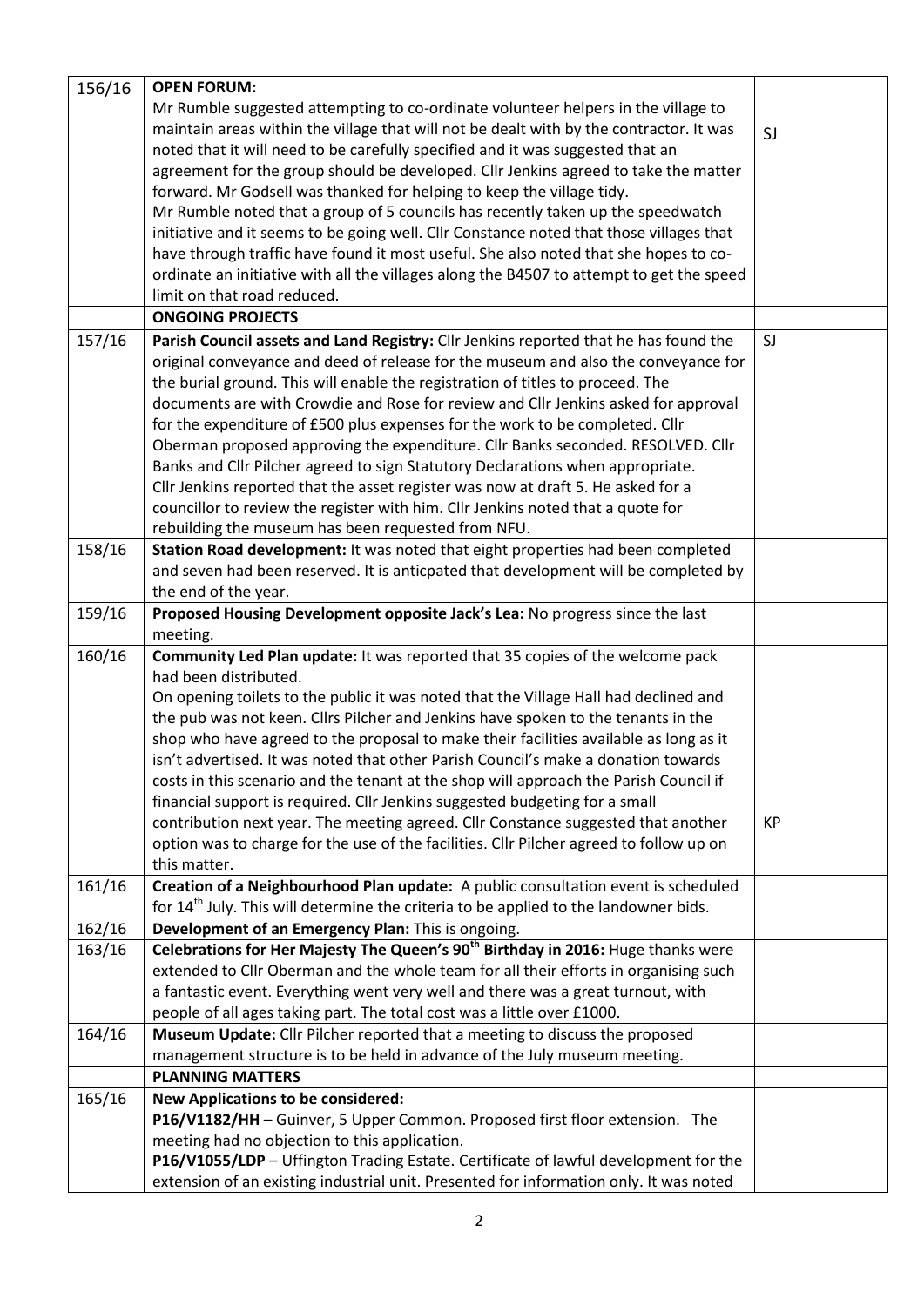|        | that Uffington Trading Estate is actually in Woolstone Parish.                                   |          |
|--------|--------------------------------------------------------------------------------------------------|----------|
| 166/16 | <b>S106 CONTRIBUTIONS:</b>                                                                       |          |
|        | MUGA: A meeting has been held with Wicksteed in order to obtain a quote for a                    |          |
|        | MUGA. Helen Godsell noted that it will be useful for older children. It is proposed              |          |
|        | that the MUGA will be sited where the current basketball posts are located. A                    |          |
|        | meeting with Playdale is scheduled for $17th$ June to obtain another quotation. Cllr             | SJ       |
|        | Jenkins to draft an application for the funds.                                                   |          |
|        | Public Art: A meeting was held on 19 <sup>th</sup> May with Abigail Brown to discuss options for |          |
|        | public art. A brief has been agreed and Abigail Brown will now contact prospective               |          |
|        | artists. Another meeting has been scheduled for the end of July.                                 |          |
|        | Speeding: Lee Turner has been asked to schedule the maintenance work and                         |          |
|        | organise speed surveys.                                                                          |          |
|        | Allotment Bridge: Cllr Jenkins presented a quote for £45,000 plus £800 for the                   | SJ       |
|        | drawings from Andrew Whiting. This needs to be carefully reviewed. Mr Avenall                    |          |
|        | stated that the track is not required and should be removed from the quote. Cllr                 |          |
|        | Banks felt the car park should be surfaced with grass mesh. Cllr Constance pointed               |          |
|        | out that this is also a very expensive solution. Mr Avenall suggest just using hardcore          |          |
|        | tamped down. Cllr Jenkins to follow up on this.                                                  |          |
|        | <b>FINANCE</b>                                                                                   |          |
| 167/16 | To approve June payments and sign cheques:                                                       |          |
|        | A full list of payments is attached to these minutes. Cllrs Jenkins and Pilcher proposed         |          |
|        | and seconded. RESOLVED. The cheques were signed.                                                 |          |
|        |                                                                                                  | Clerk    |
|        | Cllr Pilcher requested that a statement of reserves be included on future financial              |          |
|        | statements.                                                                                      |          |
| 168/16 | Review of VAT Registration: The Internal Auditor had recommended that the Parish                 |          |
|        | Council deregister from VAT. The Clerk had taken advice from the VAT office                      |          |
|        | regarding future S106 contributions, and had been informed that they would be                    |          |
|        | considered a donation and outside the scope of VAT (call reference CTV1430). Cllr                | Clerk/SJ |
|        | Pilcher proposed deregistering. Cllr Oberman seconded. RESOLVED. Cllr Jenkins                    |          |
|        | agreed to speak to Jonathan de Wilton before commencing the deregistration                       |          |
|        | process.                                                                                         |          |
| 169/16 | <b>Oxfordshire Together</b>                                                                      |          |
|        | It was reported that the OCC Agency agreement for urban grass cutting had been                   |          |
|        | received but the rural schedule was still outstanding. A quotation from BGG had been             |          |
|        | received with the two other suppliers declining to quote. Cllr Jenkins proposed                  |          |
|        | accepting the urban contract and appointing BGG to carry this out. The meeting                   |          |
|        | agreed unanimously. Cllr Jenkins reported that a meeting had been held with a                    |          |
|        | number of parishes to try and work out a joint rural grass cutting schedule with a               |          |
|        | quote of £800 for the entire area, to be pro-rated among the villages. However this              | Clerk/SJ |
|        | initiative has stalled and Cllr Jenkins proposed taking on the rural cuts in isolation.          |          |
|        | The meeting agreed unanimously. RESOLVED. Clerk to chase OCC for the rural                       |          |
|        | schedule. Cllr Jenkins to sign all the paperwork.                                                |          |
|        | <b>ANNUAL/QUARTERLY REVIEWS</b>                                                                  |          |
| 170/16 | Annual Review of Fixed Assets Register: Refer to minute 157/16 above. A volunteer                |          |
|        | is required to assist with this review.                                                          |          |
| 171/16 | Review of Insurance Policy: It was agreed to renew with Aon for a further year until             |          |
|        | the review of the Asset Register had been completed.                                             |          |
| 172/16 | Review of Contracts and Leases: Some amendments to the Contracts and Leases                      | Clerk    |
|        | register were proposed. Clerk to update and recirculate.                                         |          |
| 173/16 | <b>UPKEEP (INC. WATERCOURSES)</b>                                                                |          |
|        | The Clerk reported that she was trying to identify a contractor to carry out the pond            | SJ       |
|        | dredging later in the year. Cllr Banks thought it was Willis. Cllr Jenkins agreed to ask         |          |
|        | Mr Smith, as it was felt he might know who did it last time.                                     |          |
|        |                                                                                                  |          |